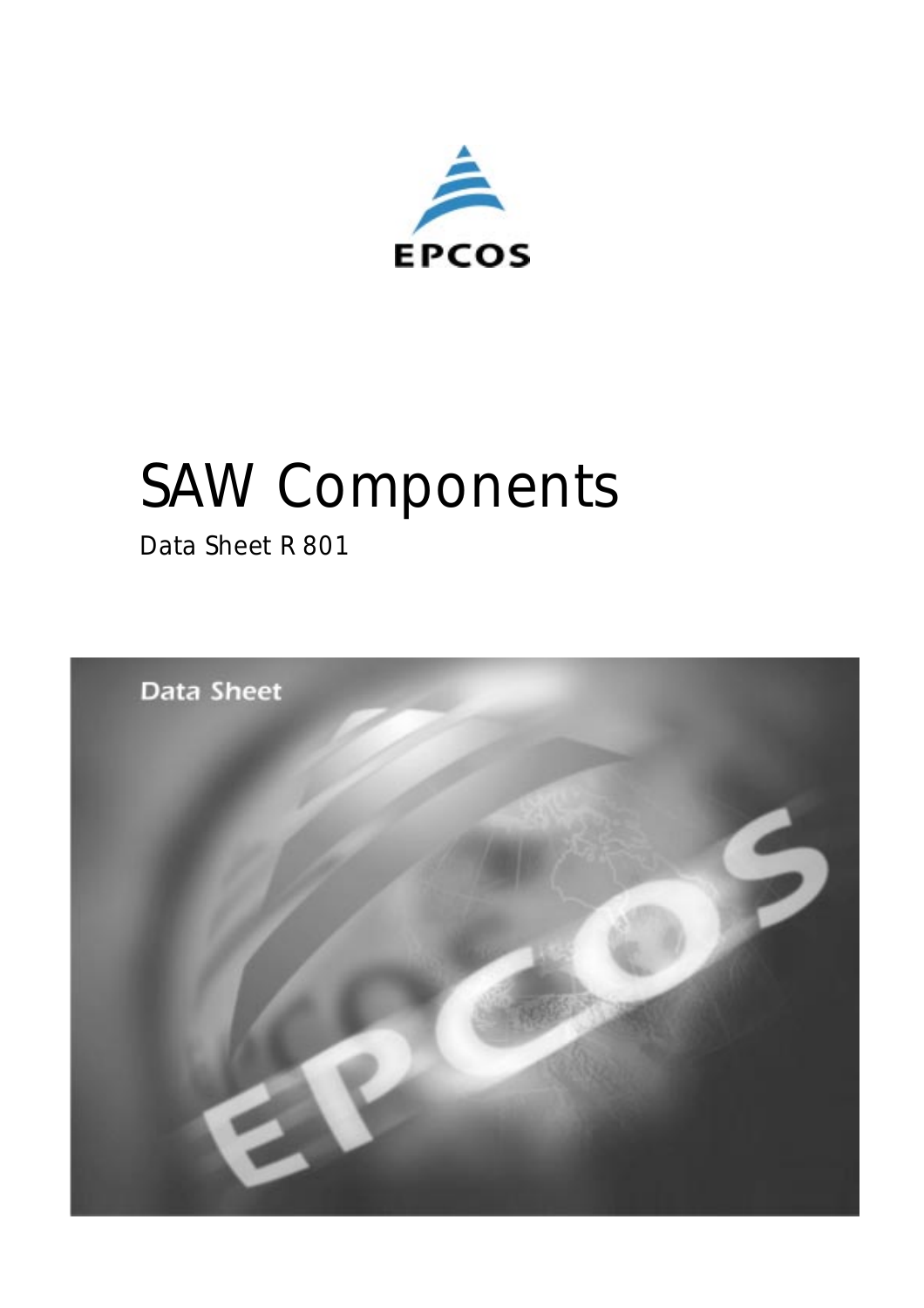

| <b>SAW Components</b> | <b>R</b> 801 |
|-----------------------|--------------|
| <b>Resonator</b>      | 315,00 MHz   |

**Data Sheet**

#### **Features**

- 1-port resonator
- Provides reliable, fundamental mode, quartz frequency stabilization i.e. in transmitters or local oscillators

### **Terminals**

■ Ni, gold plated



Ceramic package **QCC4A**

Dimensions in mm, approx. weight 0,1 g

## **Pin configuration**

- 1 Input 3 Output, grounded in 1-port conf.
- 2,4 Ground (case)



| Type  | <b>Ordering code</b> | <b>Marking and Package</b> | <b>Packing</b>    |  |  |
|-------|----------------------|----------------------------|-------------------|--|--|
|       |                      | according to               | ∣ according to    |  |  |
| R 801 | B39321-R 801-H210    | C61157-A7-A86              | F61074-V8120-Z000 |  |  |

**E**lectrostatic **S**ensitive **D**evice (**ESD**)

#### **Maximum ratings**

| Operable temperature range |                 | $-40/+125$ | $\hat{\phantom{a}}$ |                       |
|----------------------------|-----------------|------------|---------------------|-----------------------|
| Storage temperature range  | stg             | $-40/+125$ | $\hat{\phantom{a}}$ |                       |
| DC voltage                 | $V_{\text{DC}}$ | 12         |                     | between any terminals |
| Source power               |                 |            | dBm                 |                       |
|                            |                 |            |                     |                       |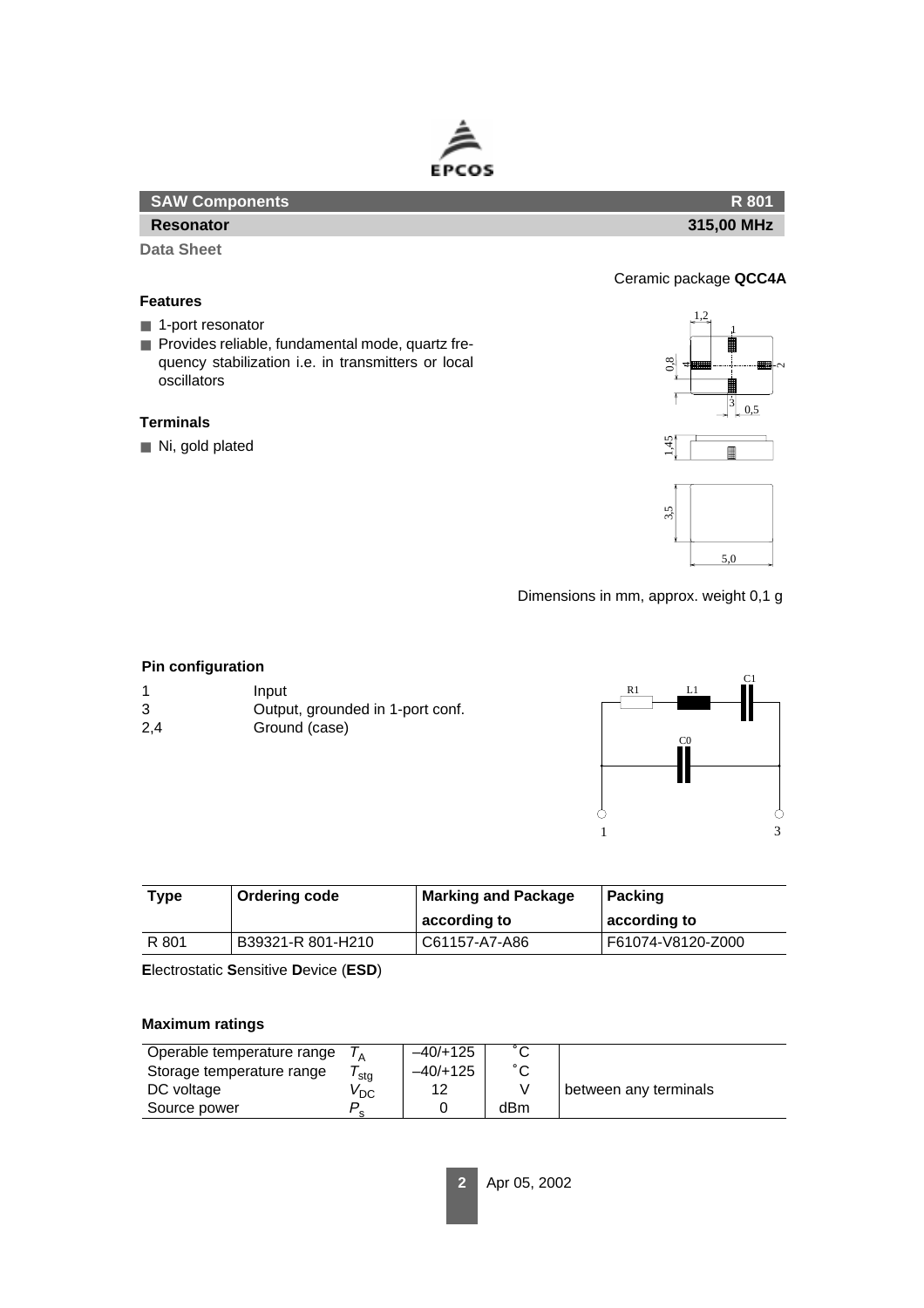

| <b>SAW Components</b>                                                                  |                                                                        | R 801      |
|----------------------------------------------------------------------------------------|------------------------------------------------------------------------|------------|
| <b>Resonator</b>                                                                       |                                                                        | 315,00 MHz |
| <b>Data Sheet</b>                                                                      |                                                                        |            |
| <b>Characteristics</b>                                                                 |                                                                        |            |
| Reference temperature:<br>Terminating source impedance:<br>Terminating load impedance: | $T_A$ = 25 °C<br>$Z_{\rm S} = 50 \Omega$<br>$Z_{\text{I}} = 50 \Omega$ |            |

|                                         |                 | min.    | typ.     | max.      |                    |
|-----------------------------------------|-----------------|---------|----------|-----------|--------------------|
| Center frequency <sup>1)</sup>          | $f_{\rm c}$     | 314,925 | 315,00   | 315,075   | <b>MHz</b>         |
| <b>Minimum insertion attenuation</b>    | $\alpha_{\min}$ |         | 1,3      | 1,8       | dВ                 |
| Unloaded quality factor                 | $Q_{\cup}$      | 11000   | 17000    |           |                    |
| Ageing of $f_c$                         |                 |         |          | $-10/+50$ | ppm                |
| <b>Equivalent circuit elements</b>      |                 |         |          |           |                    |
| Motional capacitance                    | $C_1$           |         | 1,74     |           | fF                 |
| Motional inductance                     | $L_1$           |         | 146,73   |           | μH                 |
| Motional resistance                     | $R_{1}$         |         | 16       | 24        | Ω                  |
| Parallel capacitance <sup>2)</sup>      | $C_0$           |         | 2,7      |           | pF                 |
| Temperature coefficient of frequency 3) | $TC_f$          |         | $-0,032$ |           | ppm/K <sup>2</sup> |
| <b>Turnover temperature</b>             | $T_{0}$         | 10      |          | 30        | $^{\circ}$ C       |

1) Center frequency is defined as maximum of the real part of the admittance

<sup>2)</sup> If used in two port configuration (pin 1-input, pin 3-output)  $C_0$  is reduced by approx. 0,3 pF.

3)Temperature dependence of  $f_c$ :  $f_c(T_A) = f_c(T_0)(1 + TC_f(T_A - T_0)^2)$